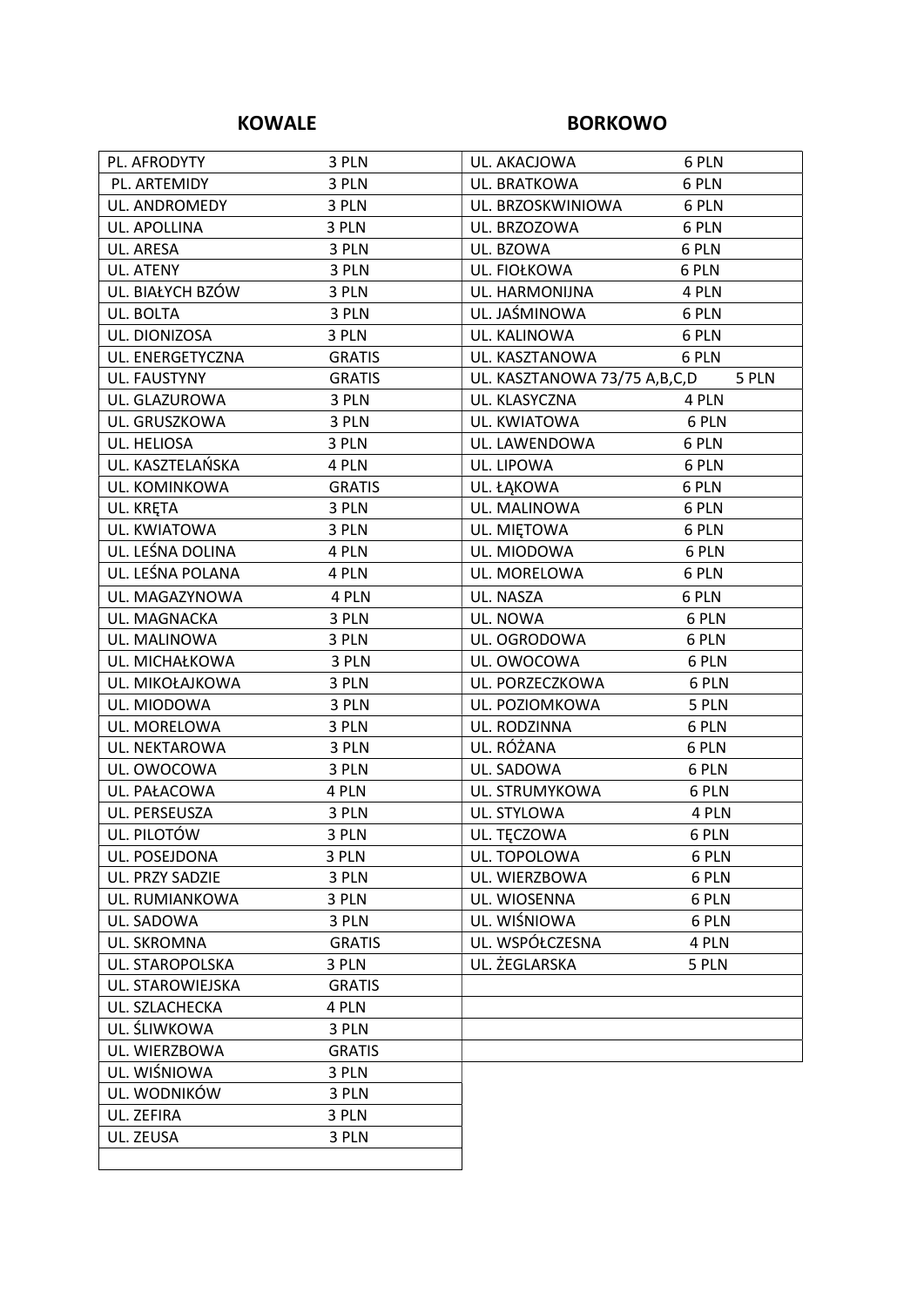# GDAŃSK

| UL. 11 LISTOPADA        | 6 PLN | UL. II BRYGADY                                  | 6 PLN |
|-------------------------|-------|-------------------------------------------------|-------|
| UL. AMETYSTOWA          | 6 PLN | UL. JABŁONIOWA                                  | 3 PLN |
| UL. BAŚNIOWA            | 3 PLN | UL. JARZĘBINOWA                                 | 5 PLN |
| UL. BERGIELA            | 4 PLN | UL. JASIEŃSKA DO 81 NIEPARZYSTE, DO 54 PARZYSTE | 5 PLN |
| UL. BIAŁOWIESKA         | 6 PLN | UL. BESKIDZKA                                   | 4 PLN |
| UL. BIESZCZADZKA        | 4 PLN | UL. JAWOROWA                                    | 4 PLN |
| UL. BOROWSKIEGO         | 4 PLN | UL. JAWORZNIAKÓW                                | 3 PLN |
| UL. BORSUCZA            | 5 PLN | UL. JELENIOGÓRSKA                               | 6 PLN |
| UL. BRYLANTOWA          | 6 PLN | UL. JEZIOROWA                                   | 3 PLN |
| UL. BRZOSKWINIOWA       | 5 PLN | UL. KAMPINOWSKA                                 | 6 PLN |
| UL. CHYCHŁY             | 5 PLN | UL. KARKONOWSKA                                 | 4 PLN |
| UL. CISOWA              | 5 PLN | UL. KARTUSKA OD 312 DO 379A NIEPARZYSTE 5 PLN   |       |
| UL. CYPRYSOWA           | 4 PLN | UL. KARTUSKA OD 312 DO 412 PARZYSTE             | 5 PLN |
| UL. CZEREŚNIOWA         | 5 PLN | UL. KIELASA                                     | 5 PLN |
| UL. CZERMIŃSKIEGO       | 3 PLN | UL. KŁOCZKOWSKIEGO                              | 4 PLN |
| UL. CZĘSTOCHOWSKA       | 6 PLN | UL. KNYSZYŃSKA                                  | 6 PLN |
| UL. CZŁUCHOWSKA         | 5 PLN | UL. KOLARSKA                                    | 5 PLN |
| UL. DAMROKI             | 5 PLN | UL. KOLOROWA                                    | 6 PLN |
| UL. DARŻLUBSKA          | 4 PLN | UL. KOŁODZIEJA                                  | 6 PLN |
| UL. DĄBKA               | 5 PLN | UL. KRAŚNIĘTA                                   | 5 PLN |
| UL. DRUŻYN STRZELECKICH | 6 PLN | UL. KRYSZTAŁOWA                                 | 6 PLN |
| UL. DULINA              | 4 PLN | UL. KURECKIEJ                                   | 4 PLN |
| UL. ELFÓW               | 3 PLN | UL. KUSZNIKÓW                                   | 5 PLN |
| UL. FLISYKOWSKIEGO      | 3 PLN | UL. LAWENDOWE WZGÓRZE                           | 4 PLN |
| UL. GABRYSIAK           | 3 PLN | UL. LEGENDY                                     | 3 PLN |
| UL. GOSKA               | 5 PLN | UL. LESKIEGO                                    | 3 PLN |
| UL. GOSZYŃSKA           | 3 PLN | UL. LESZCZYNOWA                                 | 3 PLN |
| UL. GRUBBY              | 5 PLN | UL. LILIOWA                                     | 5 PLN |
| UL. GUDERSKIEGO         | 3 PLN | UL. LIMBOWA                                     | 4 PLN |
| UL. HAUNEFELDA          | 4 PLN | UL. LIPOWA                                      | 5 PLN |
| UL. HOKEJOWA            | 5 PLN | UL. LUBOWIDZKA                                  | 3 PLN |
| UL. I BRYGADY           | 6 PLN | UL. ŁASIA                                       | 5 PLN |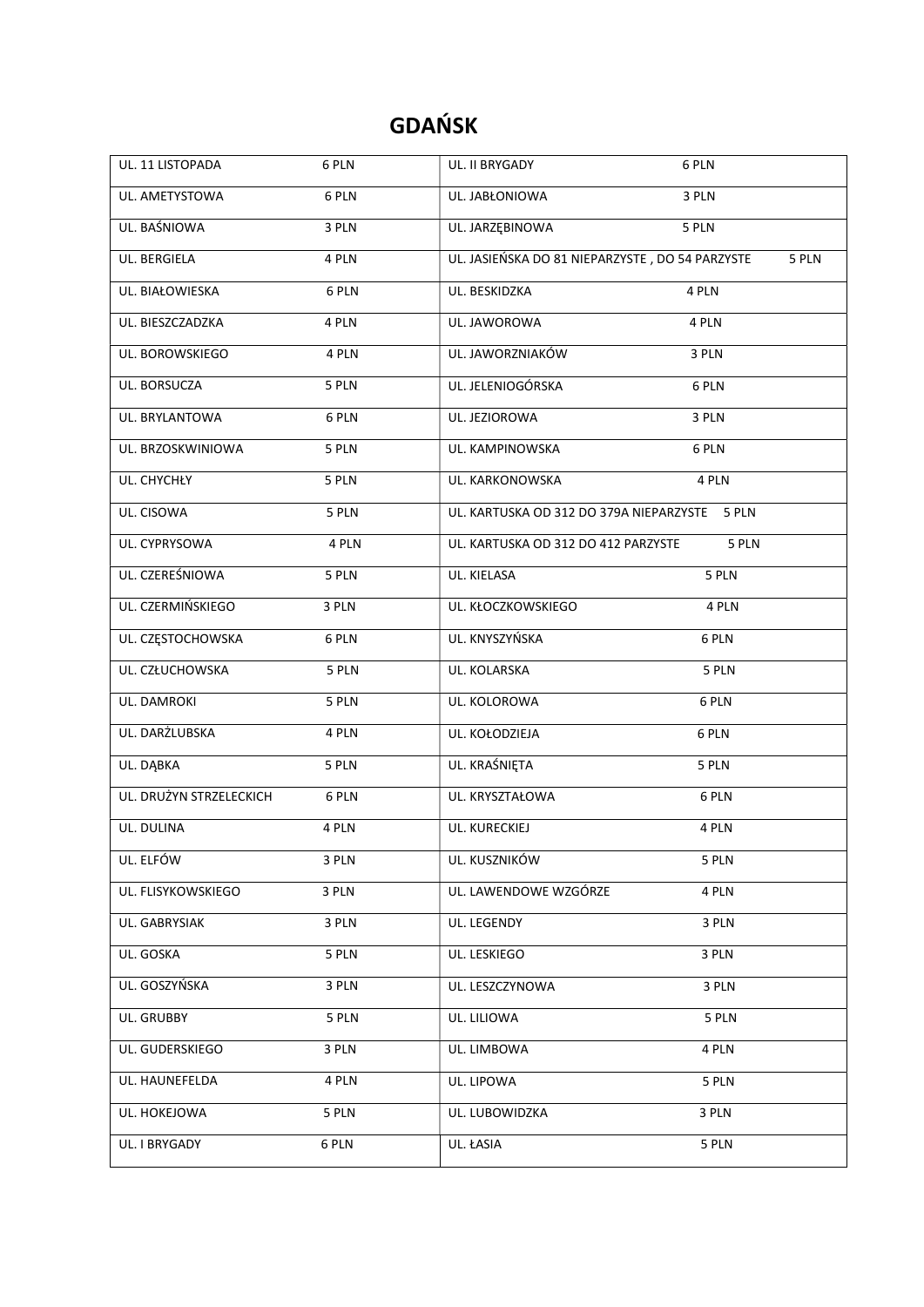| UL. ŁOWCÓW           | 5 PLN         | UL. SANECZKARSKA                | 5 PLN |
|----------------------|---------------|---------------------------------|-------|
| UL. ŁUCZNICZA        | 5 PLN         | UL. SASANKOWA                   | 4 PLN |
| UL. ŁYŻWIARSKA       | 5 PLN         | UL. SREBRNA                     | 6 PLN |
| UL. MICHONIA         | 5 PLN         | UL. STĘŻYCKA                    | 3 PLN |
| UL. MORELOWA         | 3 PLN         | UL. STOLEMA                     | 5 PLN |
| UL. NARCIARSKA       | 5 PLN         | UL. SZCZYTNIKÓW                 | 5 PLN |
| UL. NIEPOŁOMICKA     | 6 PLN         | UL. SZERMIERCZA                 | 5 PLN |
| UL. NOWO SĄDECKA     | 6 PLN         | UL. SZMARAGDOWA                 | 6 PLN |
| UL. OFIAR GRUDNIA    | 5 PLN         | UL. SZYMBARSKA                  | 4 PLN |
| UL. OLIMPIJSKA       | 5 PLN         | UL. SZYNSZYLOWA                 | 5 PLN |
| UL. OLIWKOWA         | 3 PLN         | UL. ŚLIWKOWA                    | 5 PLN |
| UL. ORLĄT LWOWSKICH  | 6 PLN         | UL. ŚWIĘTOKRZYSKA OD 120 DO 134 | 3 PLN |
| UL. ORLE GNIAZDO     | 4 PLN         | UL. ŚWIĘTOKRZYSKA OD 23 DO 118  | 5 PLN |
| UL. ORZECHOWA        | 4 PLN         | UL. ŚWIRSKIEGO                  | 4 PLN |
| UL. OSTROŁĘCKA       | 6 PLN         | UL. TENISOWA                    | 5 PLN |
| UL. OSTRZYCKA        | 3 PLN         | UL. TOPAZOWA                    | 6 PLN |
| UL. PAŁUBICKIEGO     | 4 PLN         | UL. TURZYCOWA                   | 3 PLN |
| UL. PASTELOWA        | 6 PLN         | UL. TURZYCOWA                   | 3 PLN |
| UL. PELCZARA         | 3 PLN         | UL. UNRUGA                      | 5 PLN |
| UL. PIENIŃSKA        | 4 PLN         | UL. WADOWICKA                   | 6 PLN |
| UL. PIŁKARSKA        | 5 PLN         | UL. WARSZAWSKA OD 52 W GÓRE     | 5 PLN |
| UL. PIOTRKOWSKA      | 6 PLN         | UL. WĘGRZYNA                    | 4 PLN |
| UL. PODLECKIEGO      | 5 PLN         | UL. WIELKOPOLSKA                | 5 PLN |
| UL. POŁCZYŃSKA       | 3 PLN         | UL. WIEŻYCKA                    | 4 PLN |
| UL. PORĘBSKIEGO      | 4 PLN         | UL. WŁÓCZNIKÓW                  | 5 PLN |
| UL. POTĘGOWSKA       | 3 PLN         | UL. ZŁOTA                       | 6 PLN |
| UL. PÓLNICY          | 5 PLN         | UL. ZWIERKOWSKIEGO              | 4 PLN |
| UL. PRZEBIŚNIEGOWA   | 5 PLN         | UL. ZWIERZYNIECKA               | 5 PLN |
| UL. PRZYWIDZKA       | <b>GRATIS</b> | UL. ŻRODLANA                    | 5 PLN |
| UL. REKOWSKA         | 3 PLN         |                                 |       |
| UL. REMUSA           | 5 PLN         |                                 |       |
| UL. ROSICZKI         | 4 PLN         |                                 |       |
| UL. RYCERZY BLIZBORA | 5 PLN         |                                 |       |
| UL. RYSIA            | 5 PLN         |                                 |       |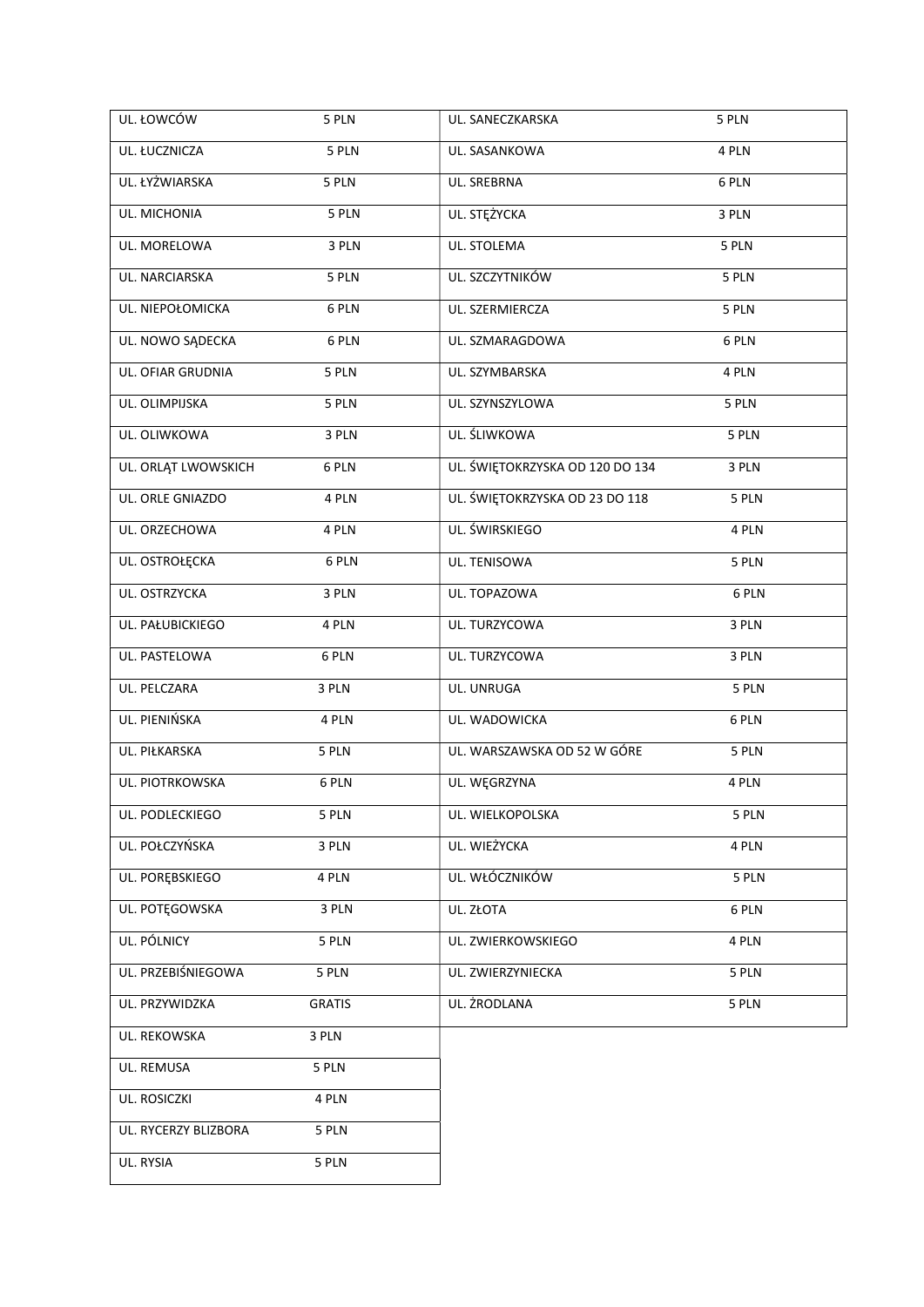## JANKOWO GDAŃSKIE BĄKOWO

| UL. AGATOWA             | 6 PLN | UL. CYPRYSOWA             | 5 PLN |
|-------------------------|-------|---------------------------|-------|
| UL. AKSAMITNA           | 6 PLN | UI. DEYCZAKOWSKIEGO       | 4 PLN |
| UL. BIAŁA               | 6 PLN | UL. DEBOWA                | 6 PLN |
| UL. BŁĘKITNA            | 6 PLN | UL. DROZDA                | 5 PLN |
| UL. BORÓWKOWA           | 6 PLN | UL. GOŁĘBIA               | 5 PLN |
| UL. BURSZTYNOWE WZGORZE | 6 PLN | UL. JASTRZĘBIA            | 5 PLN |
| UL. CHABROWA            | 6 PLN | UL. JAŚMINOWA             | 6 PLN |
| UL. CONRADIEGO          | 4 PLN | UL. JAWOROWA              | 5 PLN |
| UL. DALIOWA             | 6 PLN | UL. JESIONOWA             | 5 PLN |
| UL. FIOŁKOWA            | 6 PLN | UL. JODŁOWA               | 5 PLN |
| UL. HIACYNTOWA          | 6 PLN | UL. JURKIEWICZA           | 4 PLN |
| UL. JANKOWSKA           | 6 PLN | UL. KASZTANOWA            | 6 PLN |
| UL. JANTAROWA           | 6 PLN | UL. LEDÓCHOWSKIEGO        | 4 PLN |
| UL. KROKUSOWA           | 6 PLN | UL. LILIOWA               | 5 PLN |
| UL. KRZEMOWA            | 6 PLN | UL. MACIEJEWICZA          | 4 PLN |
| UL. KWARCOWA            | 6 PLN | UL. MEISSNERA             | 4 PLN |
| UL. LAWENDOWA           | 6 PLN | UL. OLCHOWA               | 6 PLN |
| UL. LESZCZYNOWA         | 6 PLN | UL. ORDYNACKA             | 4 PLN |
| UL. LIPOWA              | 6 PLN | UL. ORLA                  | 5 PLN |
| UL. MAKI                | 6 PLN | UL. PLATANOWA             | 5 PLN |
| UL. MALACHITOWA         | 6 PLN | UL. PLISZKI               | 5 PLN |
| UL. MALINOWA            | 6 PLN | UL. RYCERSKA              | 4 PLN |
| UL. MODRA               | 6 PLN | UL. RZEMIEŚLNICZA         | 4 PLN |
| UL. MOKRA               | 6 PLN | UL. SOWIA                 | 5 PLN |
| UL. NARCYZOWA           | 6 PLN | UL. STANKIEWICZA          | 4 PLN |
| UL. NIEBIESKA           | 6 PLN | UL. STOKROTKOWA           | 5 PLN |
| UL. OGRODOWA            | 6 PLN | UL. SZAROTKI              | 5 PLN |
| UL. OPALOWA             | 6 PLN | UL. SZCZĘSLIWA            | 4 PLN |
| UL. PARKOWA             | 6 PLN | UL. TELIGI                | 4 PLN |
| UL. POD LASEM           | 4 PLN | UL. UROKLIWA              | 4 PLN |
| UL. PODGÓRNA            | 6 PLN | UL. WIECZORNYCH MGIEŁ     | 4 PLN |
| UL. PRZY RONDZIE        | 4 PLN | UL. WILCZA                | 5 PLN |
| UL. RZEMIEŚLNICZA       | 6 PLN | UL. WIŚNIOWY SAD          | 5 PLN |
| UL. SOSNOWA             | 6 PLN | UL. WYBICKIEGO (DO NR 10) | 5 PLN |
| UL. SPORTOWA            | 6 PLN | UL. ZIELONY ZAKĄTEK       | 5 PLN |
| UL. STRASZYŃSKA         | 6 PLN | UL. ZIMOROTKA             | 5 PLN |
| UL. SZAFIROWA           | 6 PLN | UL. ZIÓŁKOWSKIEGO         | 4 PLN |
| UL. ŚLIWOWA             | 6 PLN | UL. ZORZY                 | 4 PLN |
| UL. TULIPANOWA          | 6 PLN |                           |       |
| UL. TURKUSOWA           | 6 PLN |                           |       |
| UL. URANOWA             | 6 PLN |                           |       |
| UL. WODNA               | 6 PLN |                           |       |
| UL. ZIELONA             | 6 PLN |                           |       |
| UL. ŻÓŁTA               | 6 PLN |                           |       |
|                         |       |                           |       |